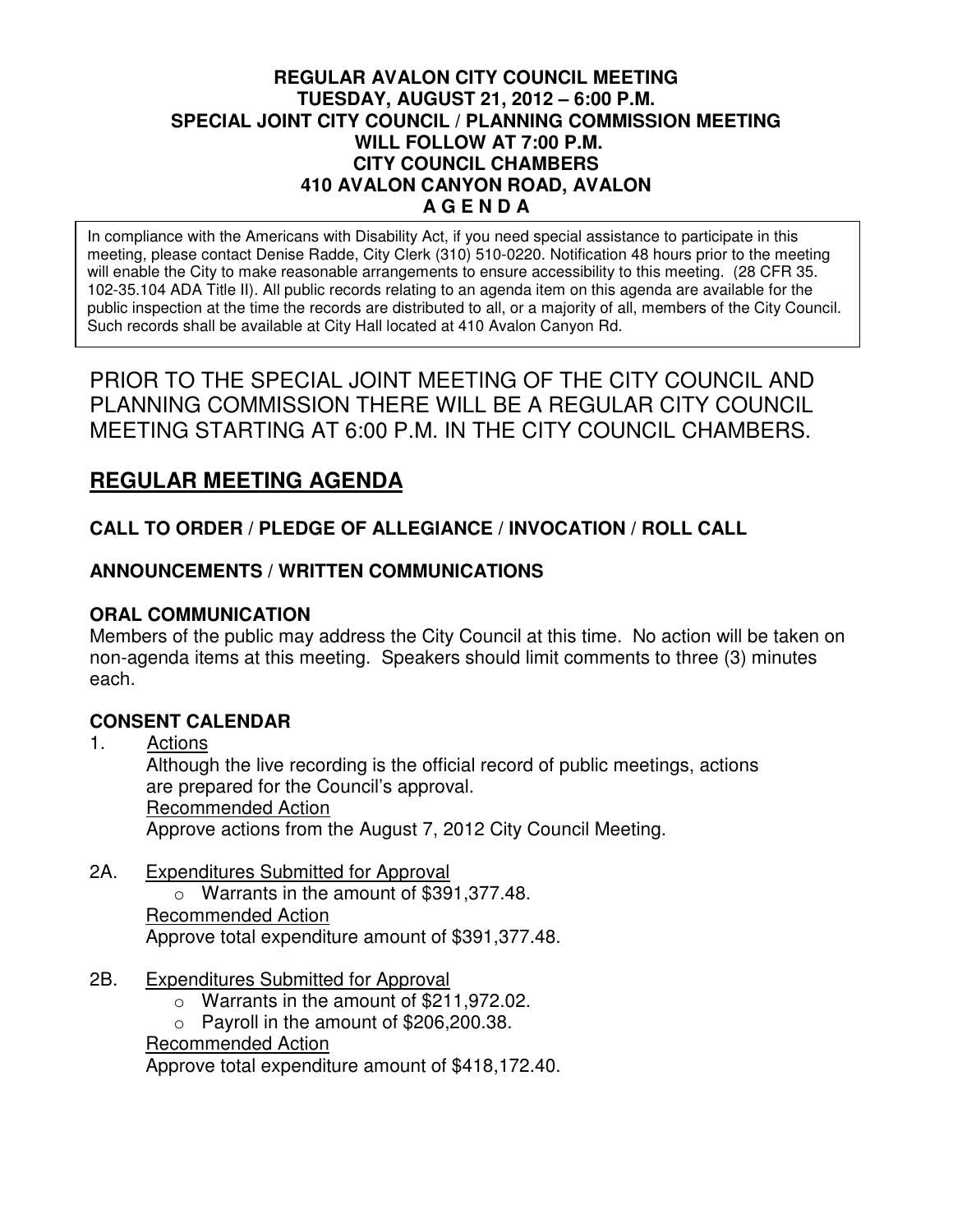## **JOINT MEETING AUGUST 21, 2012 PAGE 2**

3. Adopt Ordinance Repealing Portions of Title 4, Chapter 4 of the Avalon Municipal Code Removing Restrictions on Travel for Portions of Pebbly Beach Road This ordinance introduced and all subsequent readings waived at the last City Council meeting on August 7, 2012 will remove the City's restrictions on travel on Pebbly Beach Road. The City and other public safety officials retain power to close Pebbly Beach Road when persons using the road may be endangered due to rockslides. Appropriate warning signs will be located on Pebbly Beach Road to warn people traveling on the road of the potential for rockslides. Recommended Action

 Adopt ordinance repealing portions of Title 4, Chapter 4 of the Avalon Municipal Code to remove restrictions on travel for portions of Pebbly Beach Road.

# **CLOSED SESSION**

- 1. CONFERENCE WITH LEGAL COUNSEL- ANTICIPATED LITIGATION Subdivision (b) of Section 54956.9 Significant Exposure to Litigation: In the Matter of Avalon K-12 School Site, 200 Falls Canyon Road, Avalon, CA 90704 I/SED: 11/12-003
- 2. CONFERENCE WITH LEGAL COUNSEL- EXISTING LITIGATION Subdivision (a) of Section 54956.9 Name of Case: Long Beach Unified School District vs. the City of Avalon, Successor Agency to City of Avalon Community Improvement Agency, et. al. Case number BS137598
- 3. CONFERENCE WITH REAL PROPERTY NEGOTIATORS Property: Pebbly Beach Road Agency Negotiators: Steven Hoefs, City Manager and Scott Campbell, City Attorney Negotiating Party: The Santa Catalina Island Company Under Negotiation: Price and terms of payment

Adjournment of Regular City Council Meeting

# **SPECIAL JOINT CITY COUNCIL / PLANNING COMMISSION MEETING AGENDA – 7:00 P.M.**

# **CALL TO ORDER / ROLL CALL**

# **ORAL COMMUNICATION**

Members of the public may address the City Council at this time. No action will be taken on non-agenda items at this meeting. Speakers should limit comments to three (3) minutes each.